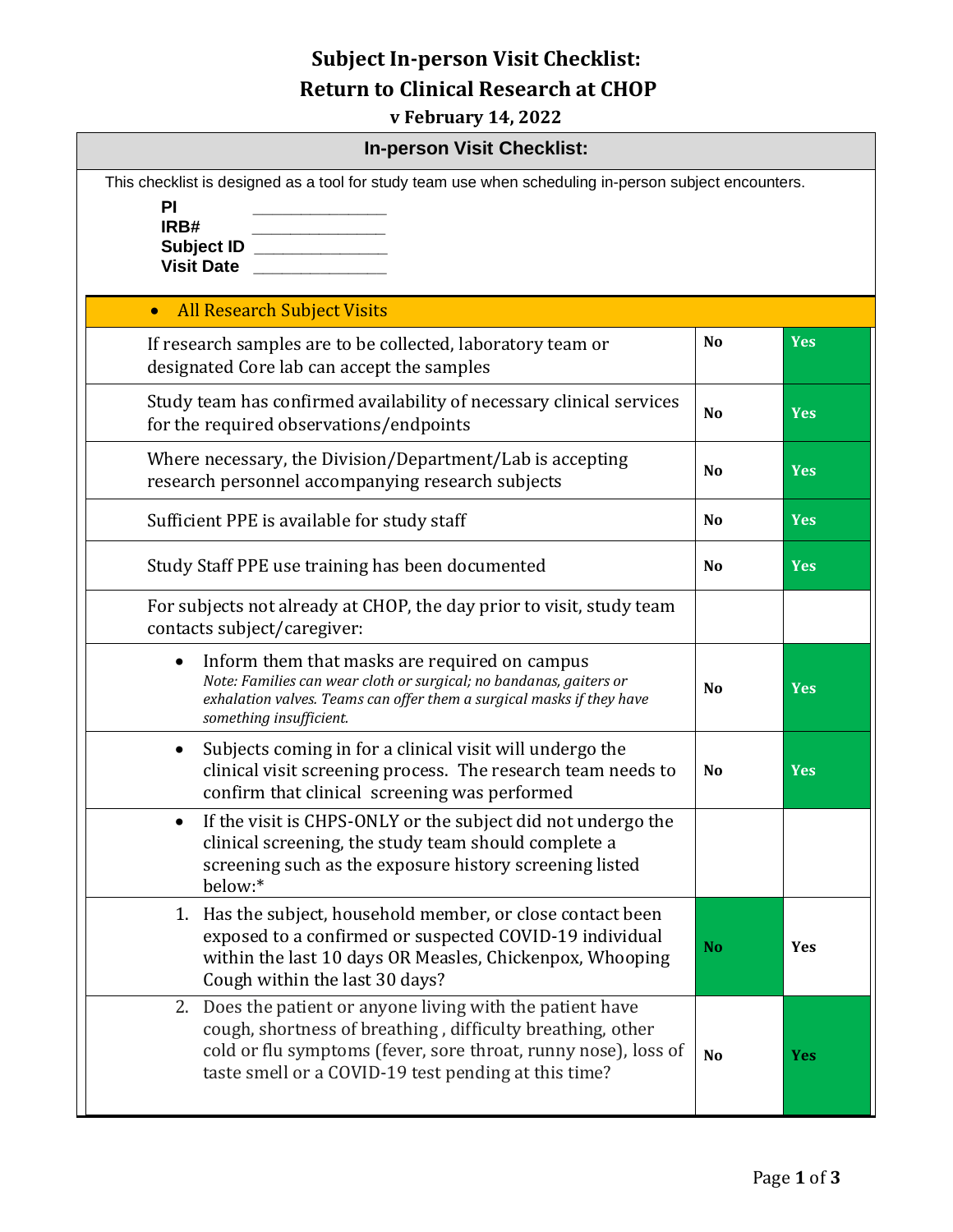## **Subject In-person Visit Checklist: Return to Clinical Research at CHOP**

**v February 14, 2022**

| 3. If patient has tested positive for COVID-19, and is past the |                |     |
|-----------------------------------------------------------------|----------------|-----|
| 10 day quarantine period, are their symptoms improving OR       | N <sub>o</sub> | Yes |
| have they had a negative COVID test?                            |                |     |

*\*Note: Studies using CHPS need to notify CHPS that the screening has been completed and any results of this screening prior to the subject visit to the CHPS unit.*